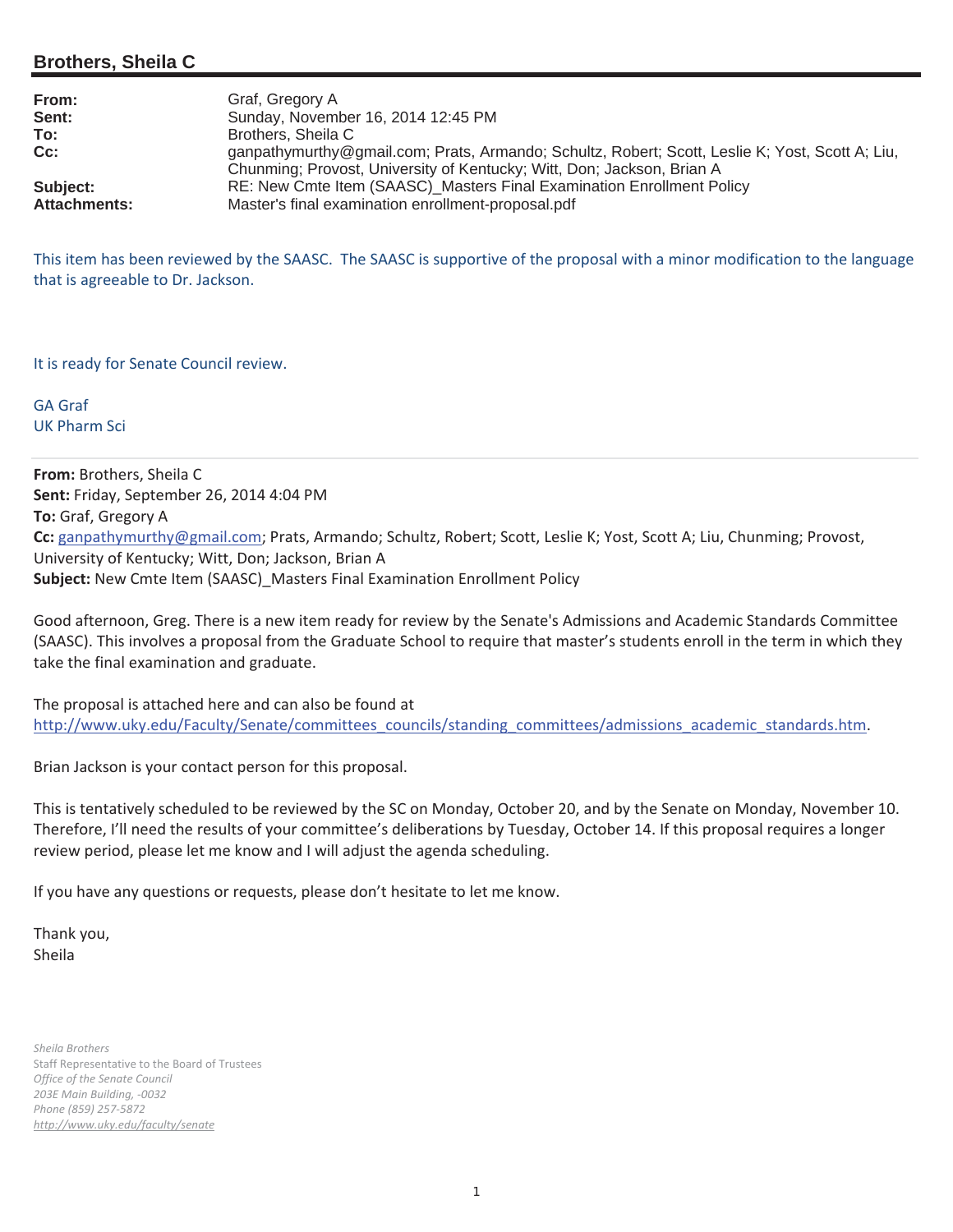TO: Lee Blonder, Chair of Senate Council

FROM: Jeannine Blackwell, Chair of Graduate Council

RE: Proposed change in policy for final examination enrollment policy for master's students

DATE: March 7, 2014

The Graduate Council has approved a proposed change policy for master's students to require enrollment in the term in which they take the final examination and graduate. This proposal was introduced as a discussion item at Graduate Council in late fall, and circulated in draft form to all Directors of Graduate Schools and College Associate Deans of Research/Graduate Studies for comment. After incorporating suggestions and amendments from these stakeholders, the proposal was brought for discussion and final vote at Graduate Council on March 6, 2014.

We ask that University senate approve this change in enrollment policy for final examinations for all master's students.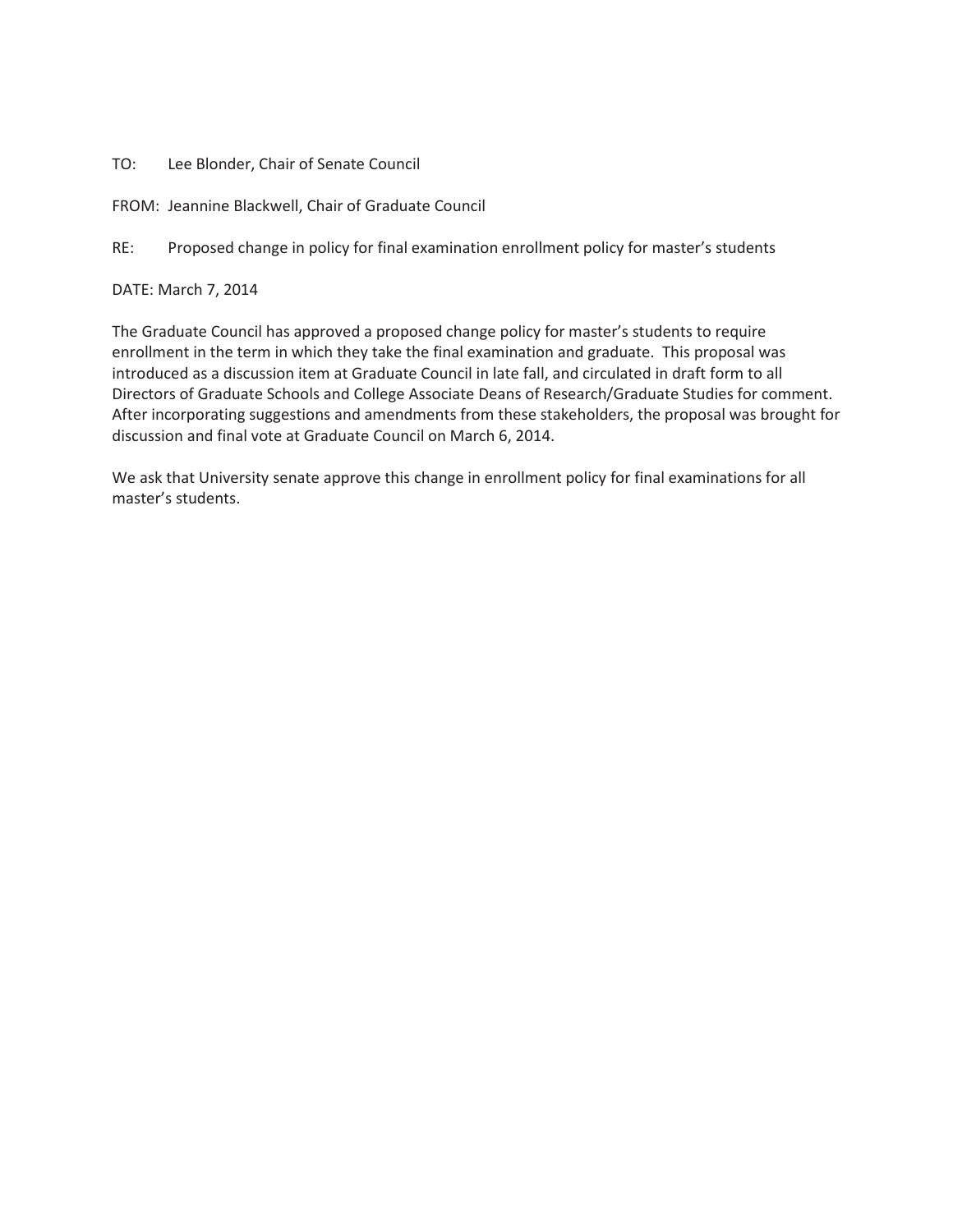## **POLICY PROPOSAL**: Enrollment Policy for Master's Students

## **PROPOSAL**

Under the current rules master's students are not required to be enrolled in the semester in which they take the final examination. While most plan A (thesis) students remain enrolled in XXX-768/748 through to the defense and most Plan B (non-thesis) students finish their degrees in the last semester of structured coursework a significant number do not stayed enrolled and return to ask for final examinations at later dates. We propose requiring all master's students to be enrolled at UK during the term in which they take the final examination.

- 1. Upon completion of required coursework, all Plan A (thesis) students must maintain continuous enrollment in and XXX 768 and/or XXX 748 (zero credit, has no charge). If they do not stay continuously enrolled, they must reapply to the Graduate School and the program, be accepted, and enroll in a one-credit course, in order to sit for the final examination.
- 2. Plan B (non-thesis) students must maintain continuous enrollment and be enrolled in the semester in which they take the final examination. If they are not enrolled they must reapply to the Graduate School and the program, be accepted, and enroll in an XXX-748-equivalent zero credit course\*, in order to sit for the final examination.
- 3. To date students have been registered in XXX 748 by the Graduate School upon recommendation from the Director of Graduate Studies. As part of the proposal students will be responsible for self-registration in this course similar to student post-qualifying registration in XXX-767.

\*XXX-748 is a course designed only for Plan A (thesis) students; an equivalent course for Plan B students will be developed.

## **RATIONALE**

While most master's students are enrolled either in thesis residency credit courses or in formal coursework at the time of the final examination, a significant number of students have no enrollment activity at this time. While permitted under the existing policy, this lack of enrollment causes several problems. For example:

- 1. The university has an inaccurate count of master's students still active in master's degree programs.
- 2. Faculty members do not always know if students are planning on finishing the degree or if they have dropped out.
- 3. Faculty members and departments have no current contact information for these students.
- 4. Non-enrolled students still utilize faculty advising time (thesis evaluation; committee consultation etc.). This faculty work should be reflected in enrollment.
- 5. Lack of enrollment prevents a student from submitting an on-line Application for Degree and an on-line Request for a Final Master's Examination, necessitating time-consuming manual processing.

To address these problems, we propose a solution that incentivizes students to maintain continuous enrollment through to the final examination. If students do not stay enrolled (and have not made